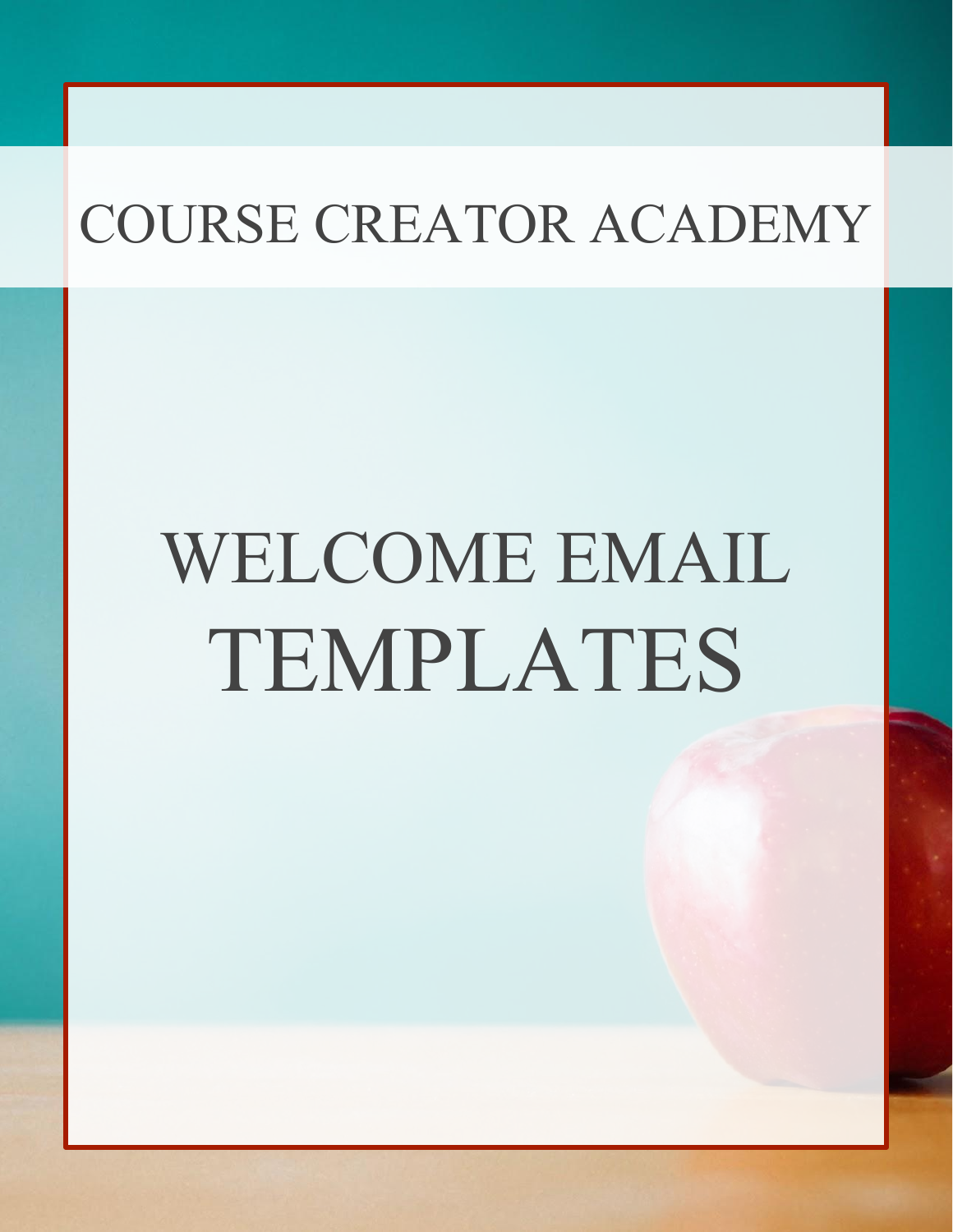#### Module 4 | Build Your Course

#### WELCOME EMAIL TEMPLATES

#### **Email #1**

Subject: Welcome to \_\_\_\_\_\_\_\_\_\_\_\_\_\_\_\_\_\_\_\_\_!

Hey \_\_\_\_\_\_\_\_\_\_\_\_\_\_\_\_,

Thanks for joining \_\_\_\_\_\_\_\_\_\_\_\_\_\_\_\_\_\_\_\_\_\_\_\_\_! We're excited to have you in the program!

Over the next few weeks, you'll be learning:

| >     |  |  |  |
|-------|--|--|--|
| >     |  |  |  |
| $\gt$ |  |  |  |

This information will enable you to \_\_\_\_\_\_\_\_\_\_\_\_\_\_\_\_\_\_\_\_\_ and I can't wait to see the results you create.

I'd recommend you get started NOW by \_\_\_\_\_\_\_\_\_\_\_\_\_\_\_\_\_\_\_\_\_\_\_\_\_\_\_\_\_\_\_\_\_\_\_\_\_\_\_\_.

Of course, be sure to reach out if you have any questions, get stuck, or need extra support. We're here to help you get the best results possible!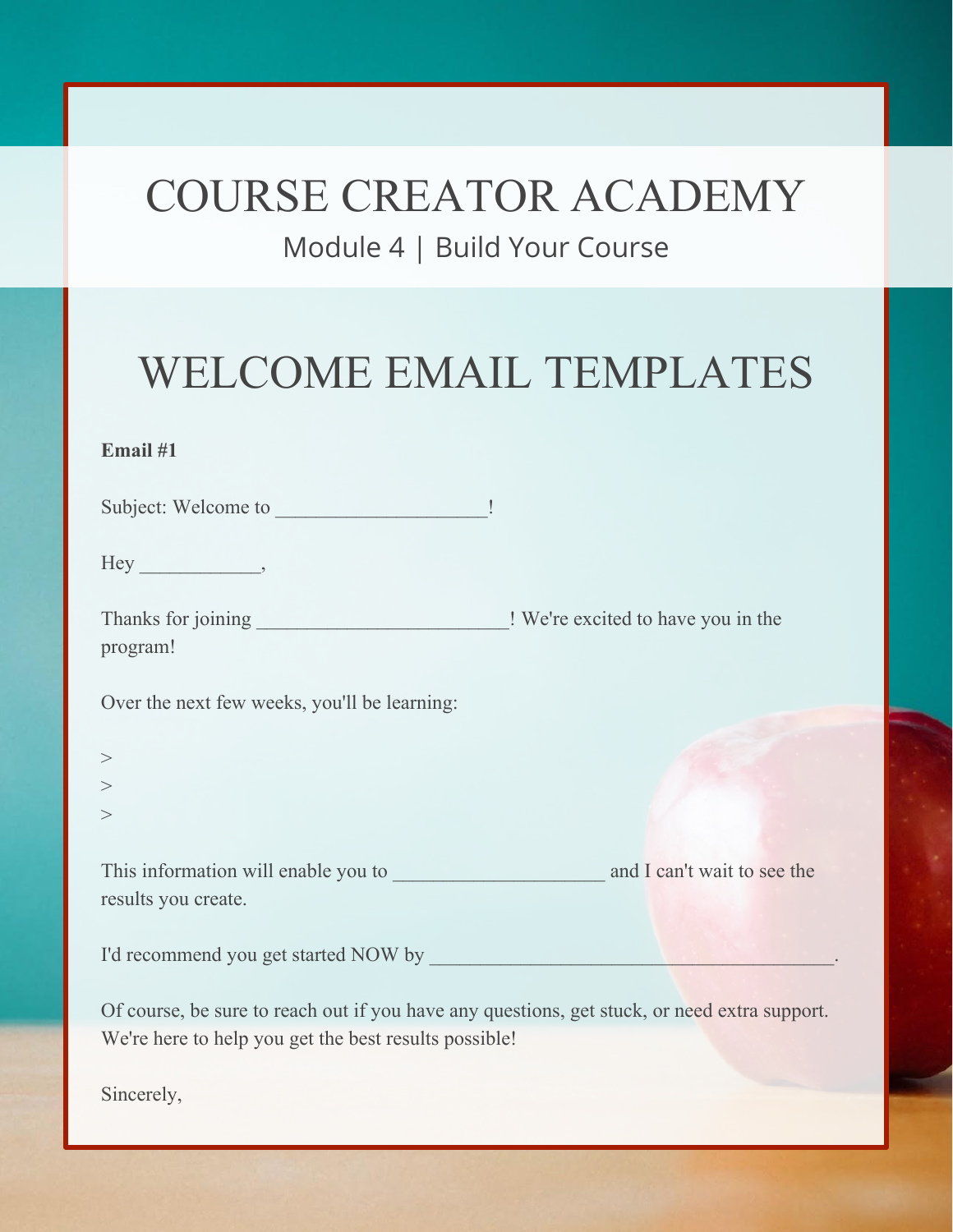Module 4 | Build Your Course

#### WELCOME EMAIL TEMPLATES

#### **Email #2**

Subject: How to get the best results with

Hey the contract of the contract of the contract of the contract of the contract of the contract of the contract of the contract of the contract of the contract of the contract of the contract of the contract of the contra

Hope you're having a great week! Today, I'm following up my last email with a few tips on how you can get the BEST results from  $\blacksquare$ 

1. Do \_\_\_\_\_\_\_\_\_\_\_\_\_\_\_ first.

2. Schedule time each week for the next 6 weeks to work on completing the course lessons.

3. Join our private Facebook group and get involved in the discussion. This will give you more great ideas, and also be an extra source of support if you get stuck.

4. Don't forget the most important thing: In order to

you must

Can't wait to see you in the Facebook group and watch your progress.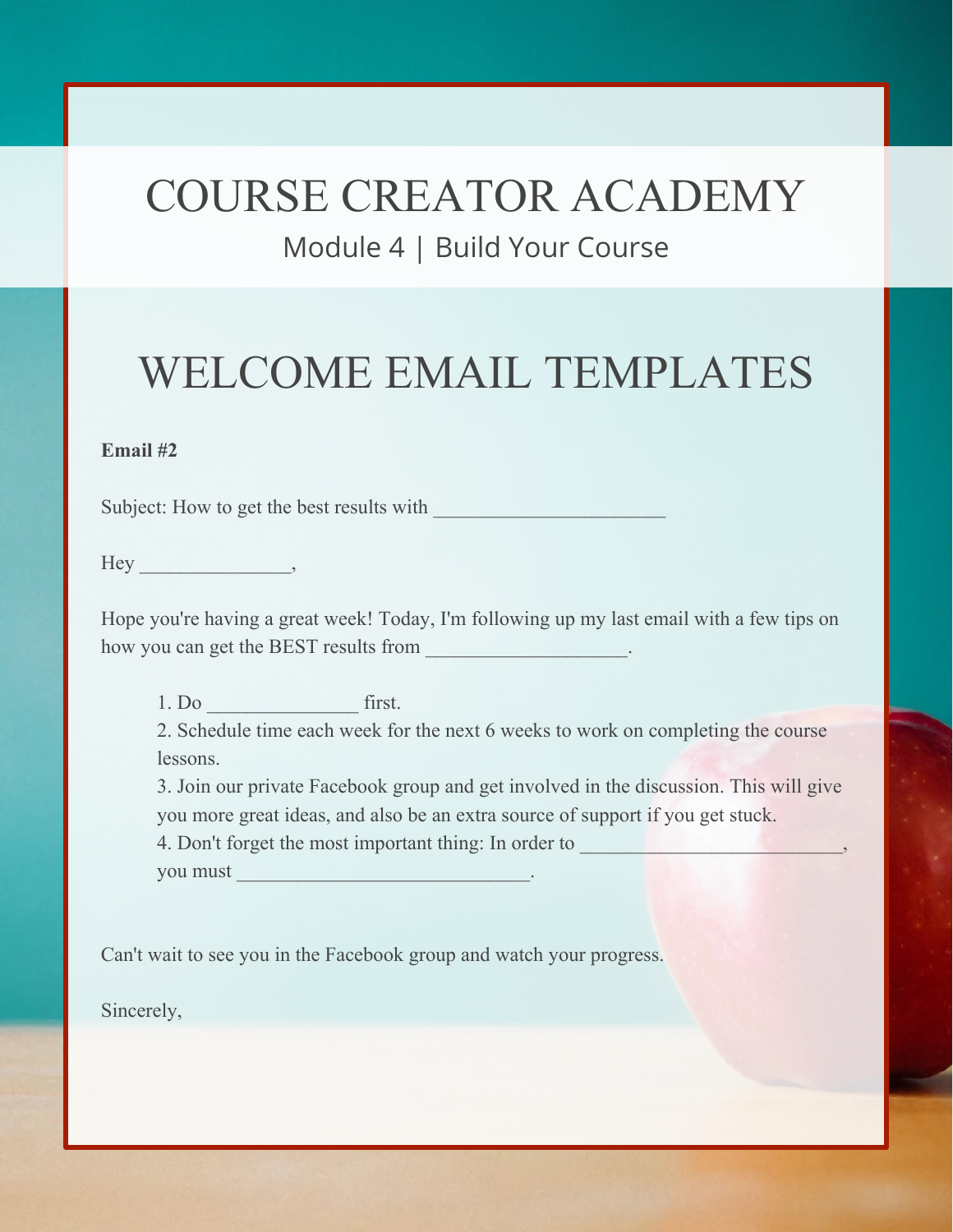#### Module 4 | Build Your Course

### WELCOME EMAIL TEMPLATES

#### **Email #3**

Subject: Have you had a chance to \_\_\_\_\_\_\_\_\_\_\_\_\_\_\_\_\_\_\_\_\_ yet?

 $\rm{Hi}$  ,

One of the most valuable features of \_\_\_\_\_\_\_\_\_\_\_\_\_\_\_\_ is our \_\_\_\_\_\_\_\_\_\_\_\_\_\_\_\_\_, so I just wanted to check in and make sure that you've had a chance to take full advantage of this component of the course.

Why is so valuable?

 $>$  It offers  $\_\_$ .

> It enables you to  $\frac{1}{2}$  faster/more easily/with less headache.

> It will save you tons of time/money/headache.

> It will and help you get even better results.

Long story short, this is a really important part of your success. If you haven't yet had the chance to check it out, here's the link to do so now:

Let me know if you have any questions about